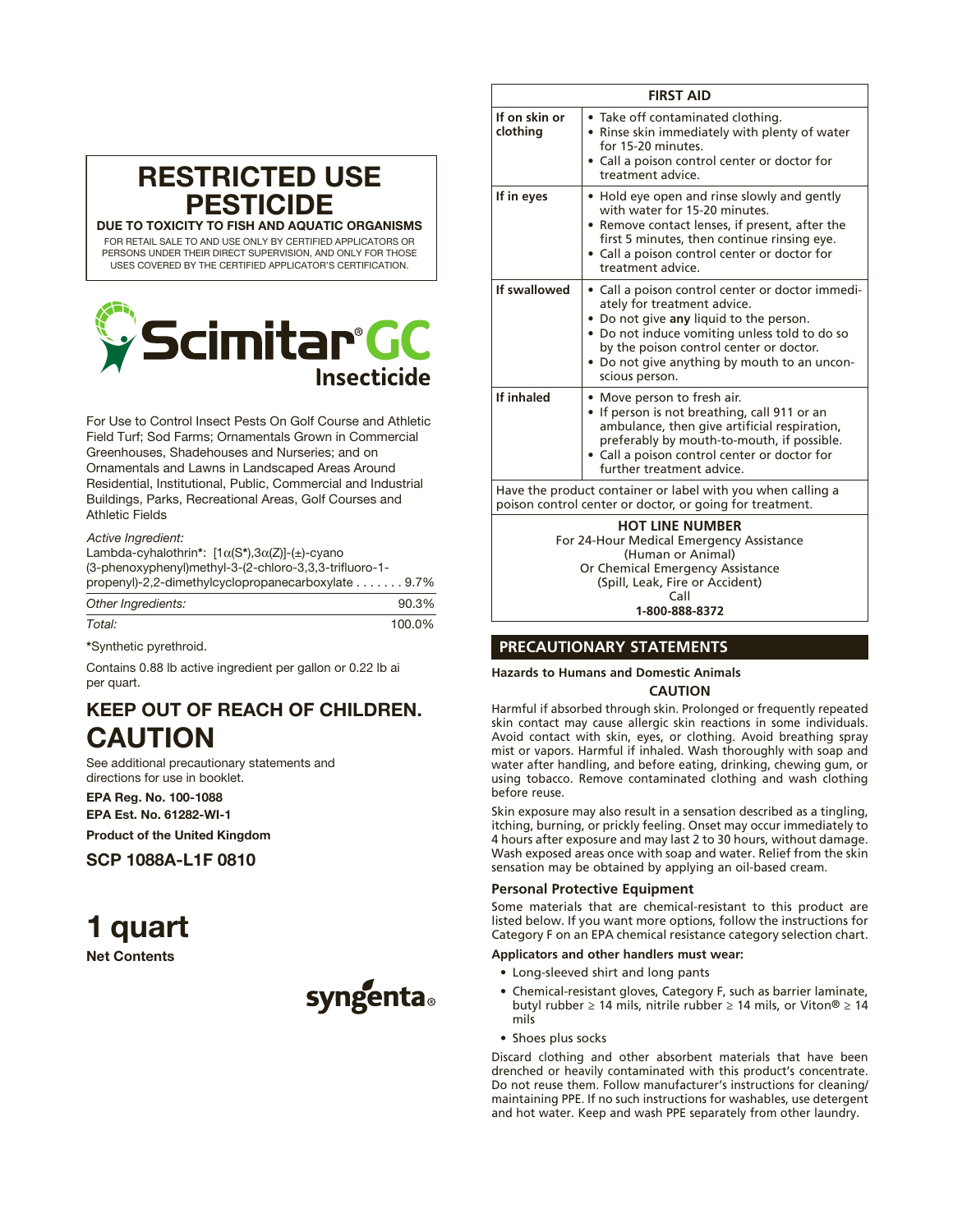#### **User Safety Recommendations**

#### **Users should:**

- • Wash hands before eating, drinking, chewing gum, using tobacco, or using the toilet.
- Remove clothing immediately if pesticide gets inside. Then wash thoroughly and put on clean clothing.
- Remove PPE immediately after handling this product. Wash the outside of gloves before removing. As soon as possible, wash thoroughly and change into clean clothing.

#### **Environmental Hazards**

This product is extremely toxic to fish. To protect the environment, do not allow pesticide to enter or run off into storm drains, drainage ditches, gutters, or surface waters. Applying this product in calm weather when rain is not predicted for the next 24 hours will help to ensure that wind or rain does not blow or wash pesticide off the treatment area. Rinsing application equipment over the treated area will help avoid run-off to water bodies or drainage systems. Drift and runoff from treated areas may be hazardous to aquatic organisms in neighboring areas. Apply this product only as specified on this label. Care should be used when making applications to avoid household pets, particularly fish and reptile pets.

This product is highly toxic to bees exposed to direct treatment or residues on blooming crops or weeds. Do not apply this product or allow it to drift to blooming crops or weeds if bees are visiting the treatment area.

Use of this pesticide adjacent to water may affect aquatic organisms. To protect these organisms, do not apply this pesticide within 25 ft of lakes, reservoirs, rivers, permanent streams, marshes, or natural ponds, estuaries, and commercial fish farm ponds. In the state of New York, do not apply within 100 ft of coastal marshes or streams that drain into marshes. When treating tall trees (>15 ft from the ground) with high pressure sprays or during any application with air assisted equipment (mist blowers), do not apply within 150 ft of aquatic areas.

Notify State and/or Federal authorities and Syngenta immediately if you observe any adverse environmental effects due to the use of this product.

#### **Physical or Chemical Hazards**

Do not use this product in or on electrical equipment due to the possibility of shock hazard.

## **CONDITIONS OF SALE AND LIMITATION OF WARRANTY AND LIABILITY**

**NOTICE:** Read the entire Directions for Use and Conditions of Sale and Limitation of Warranty and Liability before buying or using this product. If the terms are not acceptable, return the product at once, unopened, and the purchase price will be refunded.

The Directions for Use of this product must be followed carefully. It is impossible to eliminate all risks inherently associated with the use of this product. Crop injury, ineffectiveness or other unintended consequences may result because of such factors as manner of use or application, weather or crop conditions, presence of other materials or other influencing factors in the use of the product, which are beyond the control of SYNGENTA CROP PROTECTION, LLC or Seller. To the extent permitted by applicable law, Buyer and User agree to hold SYNGENTA and Seller harmless for any claims relating to such factors.

SYNGENTA warrants that this product conforms to the chemical description on the label and is reasonably fit for the purposes stated in the Directions for Use, subject to the inherent risks referred to above, when used in accordance with directions under normal use conditions. To the extent permitted by applicable law: (1) this warranty does not extend to the use of the product contrary to label instructions, or under conditions not reasonably foreseeable to or beyond the control of Seller or SYNGENTA, and

(2) Buyer and User assume the risk of any such use. TO THE EXTENT PERMITTED BY APPLICABLE LAW, SYNGENTA MAKES NO WARRANTIES OF MERCHANTABILITY OR OF FITNESS FOR A PARTICULAR PURPOSE NOR ANY OTHER EXPRESS OR IMPLIED WARRANTY EXCEPT AS WARRANTED BY THIS LABEL.

To the extent permitted by applicable law, in no event shall SYNGENTA be liable for any incidental, consequential or special damages resulting from the use or handling of this product. **TO THE EXTENT PERMITTED BY APPLICABLE LAW, THE EXCLUSIVE REMEDY OF THE USER OR BUYER, AND THE EXCLUSIVE LIABILITY OF SYNGENTA AND SELLER FOR ANY AND ALL CLAIMS, LOSSES, INJURIES OR DAMAGES (INCLUDING CLAIMS BASED ON BREACH OF WARRANTY, CONTRACT, NEGLIGENCE, TORT, STRICT LIABILITY OR OTHERWISE) RESULTING FROM THE USE OR HANDLING OF THIS PRODUCT, SHALL BE THE RETURN OF THE PURCHASE PRICE OF THE PRODUCT OR, AT THE ELECTION OF SYNGENTA OR SELLER, THE REPLACEMENT OF THE PRODUCT.**

SYNGENTA and Seller offer this product, and Buyer and User accept it, subject to the foregoing Conditions of Sale and Limitation of Warranty and Liability, which may not be modified except by written agreement signed by a duly authorized representative of SYNGENTA.

## **DIRECTIONS FOR USE**

#### **Restricted Use Pesticide**

It is a violation of Federal law to use this product in a manner inconsistent with its labeling.

Do not apply this product in a way that will contact workers or other persons, either directly or through drift. Only protected handlers may be in the area during application. For any requirements specific to your State or Tribe, consult the agency responsible for pesticide regulation.

- Do not water treated area to the point of run-off.
- • Do not make applications during rain.
- All outdoor applications must be limited to spot or crack-andcrevice treatments only, except for the following permitted uses:
	- 1 Treatment to soil or vegetation around structures;
	- 2 Applications to lawns, turf, and other vegetation;
	- 3 Applications to building foundations, up to a maximum height of 3 feet.
- Application is prohibited directly into sewers or drains, or to any area like a gutter where drainage to sewers, storm drains, water bodies, or aquatic habitat can occur. Do not allow the product to enter any drain during or after application.

#### **AGRICULTURAL USE REQUIREMENTS**

Use this product only in accordance with its labeling and with the Worker Protection Standard, 40 CFR part 170. This Standard contains requirements for the protection of agricultural workers on farms, forests, nurseries, and greenhouses, and handlers of agricultural pesticides. It contains requirements for training, decontamination, notification, and emergency assistance. It also contains specific instructions and exceptions pertaining to the statements on this label about personal protective equipment (PPE) and restricted-entry interval. The requirements in this box only apply to uses of this product that are covered by the Worker Protection Standard.

**Do not enter or allow worker entry into treated areas during the restricted-entry interval (REI) of 24 hours.** Notify workers of the application by warning them orally and by posting warning signs at entrances to treated areas.

PPE required for early entry to treated areas that is permitted under the Worker Protection Standard and that involves contact with anything that has been treated, such as plants, soil, or water is:

- • Coveralls
- Chemical-resistant gloves, Category F, such as barrier laminate, butyl rubber ≥ 14 mils, nitrile rubber ≥ 14 mils, or Viton® ≥ 14 mils
- Shoes plus socks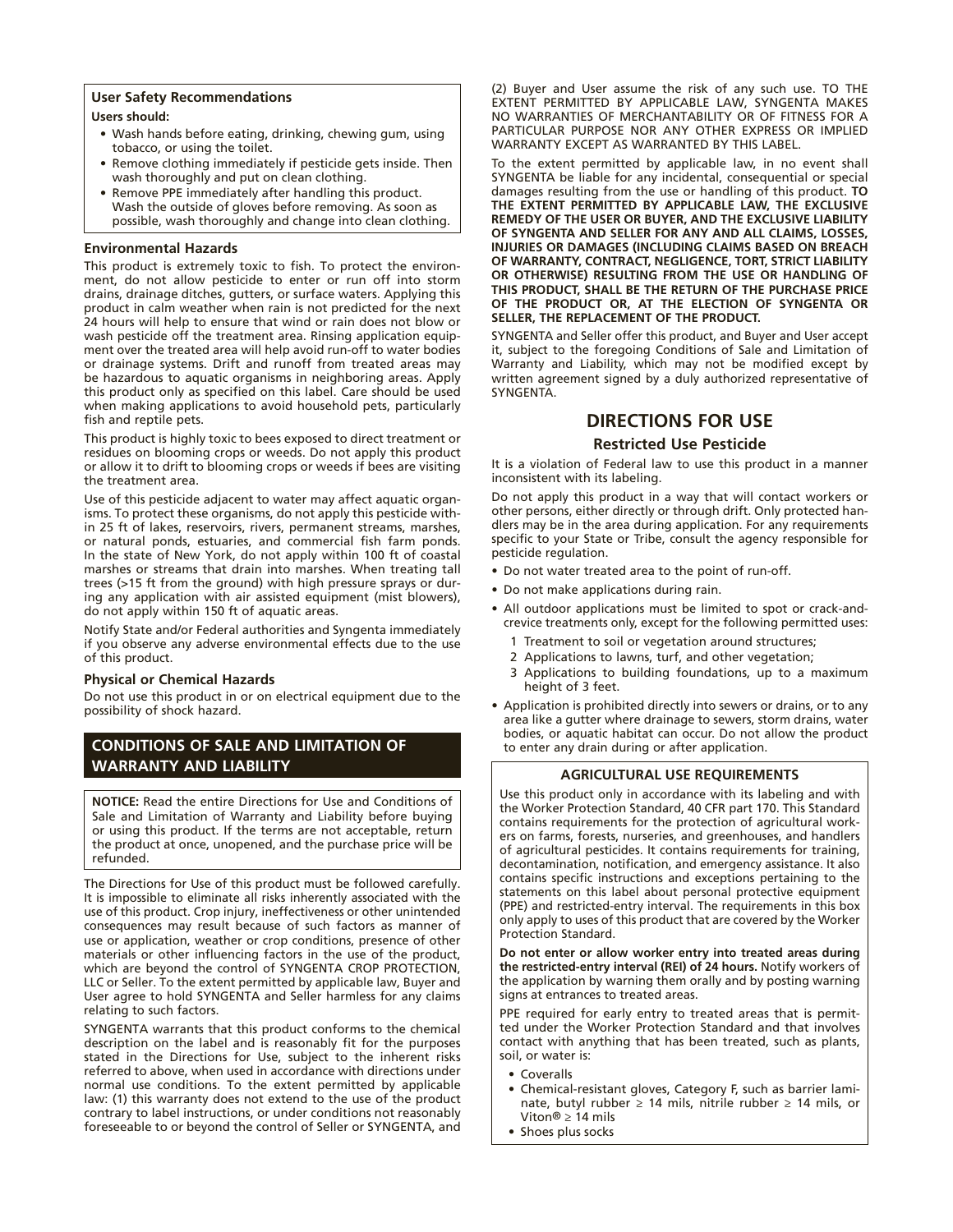Scimitar GC may be used for applications to ornamentals grown in commercial greenhouses, shadehouses, and nurseries, and turf grown on sod farms or for commercial seed production.

#### **NON-AGRICULTURAL USE REQUIREMENTS**

The requirements in this box apply to uses of this product that are NOT within the scope of the Worker Protection Standard for agricultural pesticides (40 CFR part 170). The WPS applies when this product is used to produce agricultural plants on farms, forests, nurseries, or greenhouses.

**Keep adults, children, and pets off treated areas until spray has dried following the application.**

Scimitar GC may be used for applications to maintain indoor or outdoor areas where turf and ornamentals are grown, such as residential landscaped areas and non-residential landscapes around institutional, public, commercial, and industrial buildings, parks, recreational areas, golf courses, and athletic fields.

Scimitar GC may also be used for applications to golf course fairways, greens, greens aprons, and tee areas.

**IMPORTANT:** Time application to flowering plants during periods when pollinating insects are not present, such as early morning or late evening.

**Do not** apply this product through any type of irrigation system.

**Do not** apply this product to edible crops or crops grown for food/ feed.

**Do not** apply this product by aerial application.

#### **Application**

Scimitar GC insecticide mixes readily with water and may be used in all types of application equipment. Mix product with the required amount of water and apply as a dilute application to the point of runoff. Apply product using spray nozzles, which produce a coarse droplet size. Formation of very small droplets may be minimized by appropriate nozzle selection and by avoiding excessive spray pressure. When applying to hard-to-wet foliage, such as holly, pine, or ivy, the addition of a spreader-sticker may enhance knockdown and residual activity. If concentrate or mist-type application equipment is used, use an equivalent amount of product on the area treated as would be used in a dilute application. Phytotoxicity testing has been carried out on a wide range of ornamental plants under various environmental conditions, and no phytotoxicity has been observed. It is advised to pretreat a selection of ornamentals if local use experience is unavailable.

#### **SPRAY DRIFT PRECAUTIONS (sod farms and grass seed farms only)**

#### **BUFFER ZONES**

#### **Vegetative Buffer Strip**

Construct and maintain a minimum 10-foot-wide vegetative filter strip of grass or other permanent vegetation between the field edge and down gradient aquatic habitat (such as, but not limited to, lakes; reservoirs; rivers; permanent streams; marshes or natural ponds; estuaries; and commercial fish farm ponds).

Only apply products containing Scimitar GC insecticide onto fields where a maintained vegetative buffer strip of at least 10 feet exists between the field and down gradient aquatic habitat.

For guidance, refer to the following publication for information on constructing and maintaining effective buffers:

*Conservation Buffers to Reduce Pesticide Losses. Natural Resources Conservation Services*. USDA, NRCS. 2000. Fort Worth, Texas. 21 pp.

www.in.nrcs.usda.gov/technical/agronomy/newconbuf.pdf

In the State of New York, a 25 ft vegetated, non-cropped buffer strip untraversed by drainage tiles must be maintained between a treated field and a coastal salt marsh or stream that drains into a coastal salt marsh, for ground application.

#### **Buffer Zone for Ground Application (groundboom, overhead chemigation, or airblast)**

Do not apply within 25 feet of aquatic habitats (such as, but not limited to, lakes; reservoirs; rivers; permanent streams; marshes; natural ponds; estuaries; and commercial fish ponds).

#### **SPRAY DRIFT REQUIREMENTS (sod farms and grass seed farms only)**

#### **Wind Direction and Speed**

Only apply this product if the wind direction favors on-target deposition.

Do not apply when the wind velocity exceeds 15 mph.

#### **Temperature Inversion**

Do not make ground applications into temperature inversions.

Inversions are characterized by stable air and increasing temperatures with height above the ground. Mist or fog may indicate the presence of an inversion in humid areas. The applicator may detect the presence of an inversion by producing smoke and observing a smoke layer near the ground surface.

#### **Droplet Size**

Use only medium or coarser spray nozzles (for ground application) according to ASAE (S572) definition for standard nozzles. In conditions of low humidity and high temperatures, applicators should use a coarser droplet size.

#### **Additional Requirements for Ground Applications**

Wind speed must be measured adjacent to the application site on the upwind side, immediately prior to application.

For ground boom applications, apply using a nozzle height of no more than 4 feet above the ground or crop canopy.

For airblast applications, turn off outward pointing nozzles at row ends and when spraying the outer two rows. To minimize spray loss over the top in orchard applications, spray must be directed into the canopy.

#### **MIXING**

Scimitar GC Insecticide is intended for dilution with water for spray application and may be used in all types of application equipment. Fill application tank with  $1/2-3/4$  volume of water. Adjust water pH with a buffering agent if necessary to achieve a pH of 5-7. Slowly add Scimitar GC to applicator tank water with maximum agitation. If other chemicals are added to the applicator tank, add Scimitar GC last. If mixed with EC formulations or oils, use within 24 hours. Fill tank to desired volume and continue to agitate while making applications. Shake or re-agitate application equipment before use if application is interrupted. Make up only amount of application volume as required.

#### **Scimitar GC Mixing Chart for Ornamental Insect Pest Control**

#### **(Scimitar GC to add per spray tank)**

| Rate of<br><b>Scimitar GC</b> | 25 gal       | 50 gal      | $100$ gal    | 200 gal        | 300 gal              |
|-------------------------------|--------------|-------------|--------------|----------------|----------------------|
| $1.5 f$ l oz                  | $0.4 f$ l oz | $0.8f$ l oz | $1.5$ fl oz  | $3.0 f$ l oz   | $4.5$ fl oz          |
| $3.0 f$ l oz                  | $0.8f$ loz   | $1.5$ fl oz | $3.0 f$ l oz | $6.0$ fl oz    | 9.0 fl oz            |
| $5.0 f$ l oz                  | $1.3 f$ l oz | $2.5$ fl oz | $5.0 f$ l oz | 10.0 fl oz $ $ | $15.0 \text{ fl oz}$ |

#### **Scimitar GC Mixing Chart for Turf Insect Pest Control (Scimitar GC to add per 100 gallon spray tank)**

| Rate of<br><b>Scimitar GC</b> | 2 gal              | 4 gal        | 6 gal     | 8 gal     | 10 gal              |
|-------------------------------|--------------------|--------------|-----------|-----------|---------------------|
| 5 fl oz/A                     | 5.7 fl oz          | $2.9 f$ l oz | 1.9 fl oz | 1.4 fl oz | $1.2 \text{ fl oz}$ |
| $10 f$ l oz/A                 | 11.5 fl oz $\vert$ | 5.7 fl oz    | 3.8 fl oz | 2.9 fl oz | 2.3 f1 oz           |

Conversion Rate: 1 fluid ounce (fl oz) equals 29 milliliters (mL).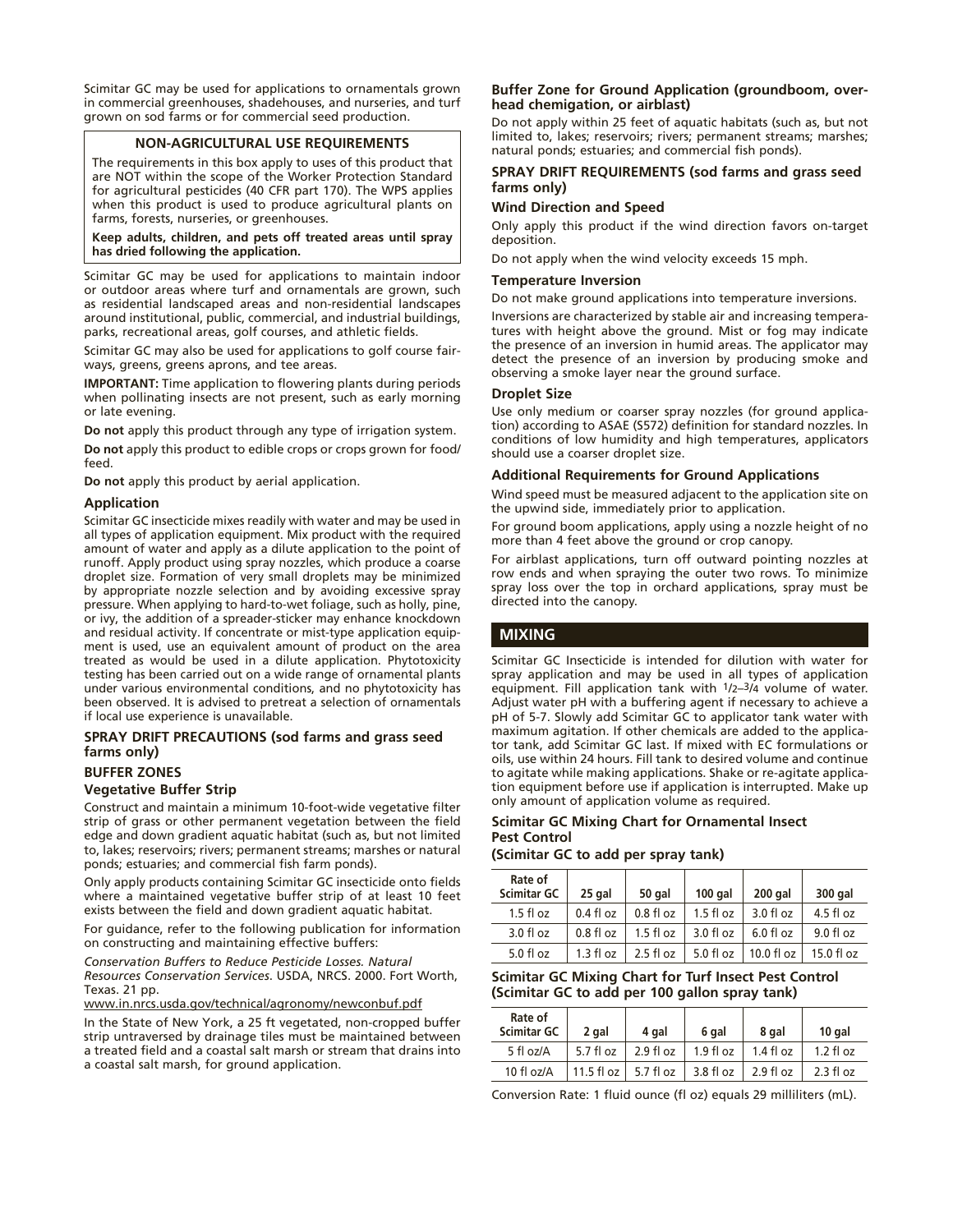#### **Compatibility**

Scimitar GC has been found to be compatible with most commonly used fungicides, miticides, liquid fertilizers, and other insecticides. Check physical compatibility using the correct proportion of products in a small jar, if local experience is unavailable.

#### **Insect Pests Controlled In Ornamentals by Scimitar GC Insecticide**

| Use                                                                                                             | Pests                                                                                                                                                                                                    | Amount of<br>Scimitar GC                                 | Good s<br>level of<br>may en                                             |
|-----------------------------------------------------------------------------------------------------------------|----------------------------------------------------------------------------------------------------------------------------------------------------------------------------------------------------------|----------------------------------------------------------|--------------------------------------------------------------------------|
| Ornamentals in<br>Greenhouses,                                                                                  | Ants (including<br>Imported fire ants)                                                                                                                                                                   | 1.5-5 fl oz/<br>100 gal                                  | mental:<br>For spot                                                      |
| Shadehouses, and<br><b>Nurseries</b>                                                                            | Armyworms<br>Azalea caterpillars<br>Aphids                                                                                                                                                               | or<br>44-148 mL/<br>$100$ gal                            | Consult<br>office f                                                      |
| Ornamentals<br>(Including Trees,<br>Shrubs, Flowers,<br>Evergreens,<br>Foliage Plants, and<br>Ground covers) in | <b>Bagworms</b><br>Black vine weevils (adult)<br>Boxelder bugs<br><b>Budworms</b><br>California oakworms<br>Cankerworms                                                                                  |                                                          | Note: V<br>range o<br>tions, a<br>may be<br>Prespra                      |
| Residential<br>Landscaped Areas                                                                                 | Cockroaches<br>Crickets                                                                                                                                                                                  |                                                          | 7-10 da<br>unavail                                                       |
| and Landscaped<br>Areas around<br>Institutional,                                                                | Cutworms<br>Eastern tent caterpillars<br>Elm leaf beetles                                                                                                                                                |                                                          | Scale<br>Thorou<br>trunks,                                               |
| Public, Commercial,<br>and Industrial<br>Buildings, Parks,<br>Recreational Areas,<br>Golf Courses, and          | European sawflies<br>Fall webworms<br>Flea beetles<br>Forest tent caterpillars<br>Gypsy moth larvae                                                                                                      |                                                          | Bagwo<br>Apply 9<br>directly<br>larvae a                                 |
| Athletic Fields                                                                                                 | Japanese beetles (adult)<br>June beetles (adult)<br>Lace bugs<br>Leaf-feeding caterpillars                                                                                                               |                                                          | <b>Insect</b><br><b>Insecti</b>                                          |
|                                                                                                                 | Leafhoppers<br>Leafminers (adult)<br>Leaf rollers<br>Leaf skeletonizers                                                                                                                                  |                                                          | Sod Fa<br>Grass S                                                        |
|                                                                                                                 | Midges<br><b>Mosquitoes</b><br>Oleander moth larvae<br>Pillbugs<br>Pine sawflies<br>Pine shoot beetles<br>Pinetip moths<br>Plant bugs                                                                    |                                                          | Lawns<br>Reside<br><b>Institu</b><br>Comm<br>Industi<br>Parks,<br>Areas, |
|                                                                                                                 | Root weevils<br><b>Sawflies</b><br>Scale insects (crawlers)<br><b>Spiders</b><br>Spittlebugs<br><b>Striped beetles</b><br>Striped oakworms<br><b>Thrips</b><br>Tip moths<br>Tussock moth larvae<br>Wasps |                                                          | and At<br>Golf C<br>Athlet                                               |
|                                                                                                                 | <b>Broadmites</b><br><b>Brown softscales</b><br>California redscales<br>(crawler)<br>Clover mites<br>Mealybugs                                                                                           | 3-5 fl oz/<br>$100$ gal<br>or<br>88-148 mL/<br>$100$ gal |                                                                          |
|                                                                                                                 | Pine needlescales<br>(crawler)<br>Spider mites<br>Whiteflies                                                                                                                                             |                                                          | Start ap<br>pest po<br>tions as                                          |

Start application to ornamentals prior to the establishment of high insect pest populations. Make reapplications as necessary to keep pest populations under control, using higher rates as pest pressure increases.

Apply at 7-day intervals if treatment is necessary.

**Do not** apply more than 0.36 lb of the active ingredient (52.4 fl oz of concentrate) per acre per year.

spray coverage is necessary to provide the most effective control. Addition of a spreader-sticker at specified rates hance the control of insects on certain species of ornas having waxy, hard-to-wet foliage.

t treatments, use 0.5 fl oz Scimitar GC per 1-2.5 gal of water.

your state university or local Cooperative Extension Service or specific pest control application timing in your area.

**Note:** While phytotoxicity testing has been carried out on a wide of ornamental plants under various environmental condiand no phytotoxicity has been observed, certain cultivars sensitive to the final spray solution.

ry a selection of ornamental plants and observe them for ays prior to treating large areas if local use experience is able.

ghly cover the plant with Scimitar GC spray, including stems, twigs, and foliage for control of scale insects.

#### **Bagworm**

Scimitar GC when bagworm larvae begin to hatch. Spray on the larvae. Application is the most effective when the are young.

#### Pests Controlled on Turfgrass by Scimitar GC **I**cide

| Use                                                                                                                                                                                                                                                            | <b>Pests</b>                                                                                                                                                                                                                                                               | Amount of<br><b>Scimitar GC</b>                       |
|----------------------------------------------------------------------------------------------------------------------------------------------------------------------------------------------------------------------------------------------------------------|----------------------------------------------------------------------------------------------------------------------------------------------------------------------------------------------------------------------------------------------------------------------------|-------------------------------------------------------|
| Sod Farms and<br><b>Grass Seed Farms</b><br>Lawns around<br>Residential.<br>Institutional, Public,<br>Commercial, and<br>Industrial Buildings,<br>Parks, Recreational<br>Areas, Golf Courses,<br>and Athletic Fields<br>Golf Course and<br>Athletic Field Turf | Ants (including Imported<br>fire ants)<br>Armyworms<br>Centipedes<br>Crickets<br>Cutworms<br>Earwigs<br>Fleas (adult)<br>Grasshoppers<br>Japanese beetles (adult)<br><b>Millipedes</b><br><b>Mites</b><br>Pillbugs<br>Sod webworms<br>Sow bugs<br>Ticks (including species | $3.4 - 7$ mL/<br>1,000 sq ft<br>or<br>5-10 $f$ l oz/A |
|                                                                                                                                                                                                                                                                | which transmit Lyme<br>disease)<br>Bluegrass billbugs (adult)<br>Black turfgrass ataenius<br>(adult)<br>Chiggers<br>Fleas (adult)<br>Grub (suppression)<br>Hyperodes weevils<br>(adult)<br>Mole crickets (nymphs<br>and young adults)                                      | $7$ mL/<br>1,000 sa ft<br>or<br>$10f$ l $oz/A$        |

oplication to turf prior to the establishment of high insect ppulations and significant turf damage. Make reapplicas necessary to keep pest populations under control, using higher rates as pest pressure increases.